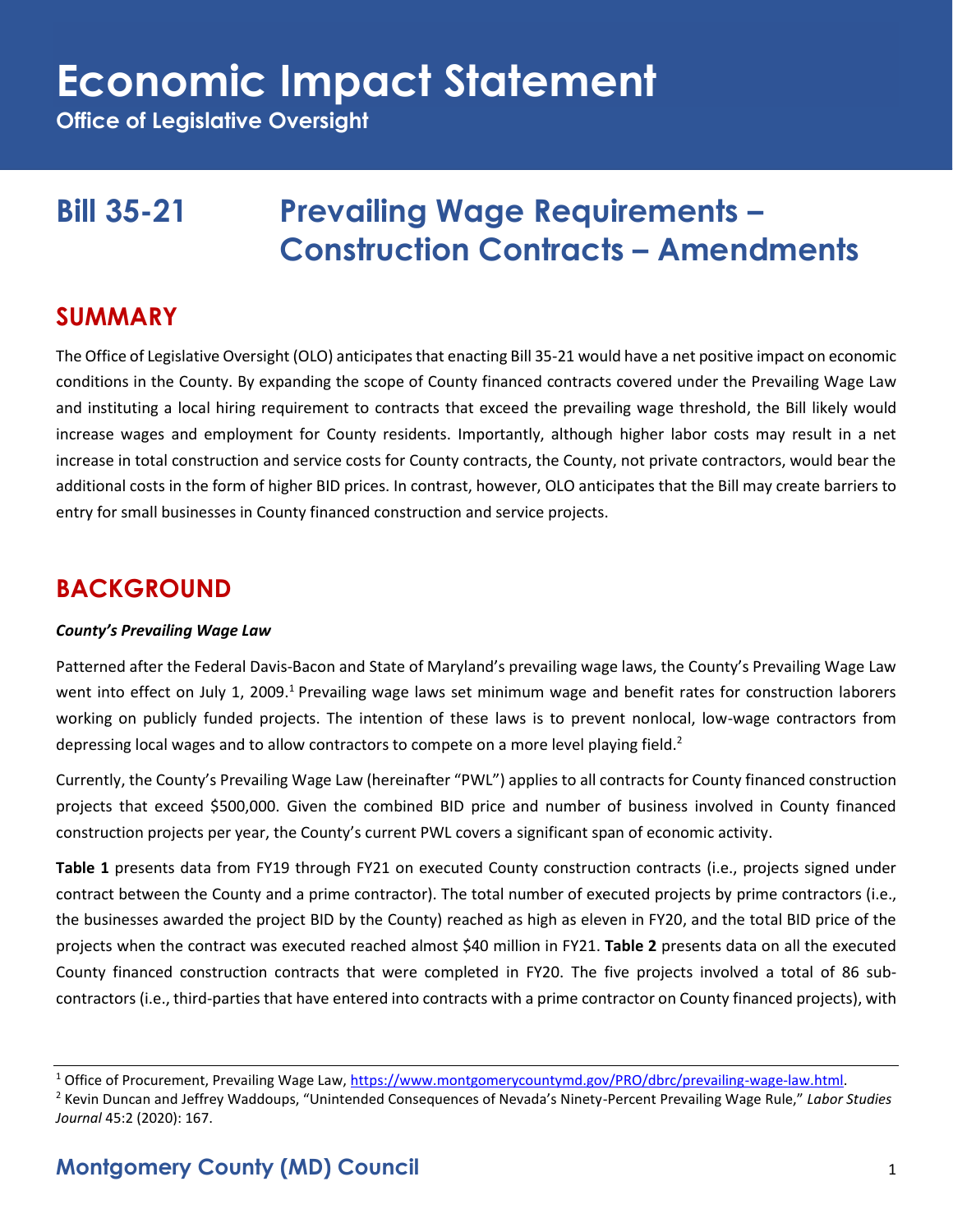an average of 17 sub-contractors per project, and the total BID price of the projects was more almost \$30 million, with an average BID price of almost \$6 million per project.

| <b>Fiscal Year</b> | <b>Total Number of</b><br><b>Executed Projects/</b><br><b>Prime Contractors</b> | <b>Total Number of</b><br><b>Bidders</b> | <b>Total BID Amount</b> |
|--------------------|---------------------------------------------------------------------------------|------------------------------------------|-------------------------|
| FY21               | 3                                                                               | 21                                       | \$39,995,742            |
| <b>FY20</b>        | 11                                                                              | 53                                       | \$36,896,786            |
| FY19               | 5                                                                               | 14                                       | \$6,220,100             |

#### **Table 1. Executed County Financed Construction Contracts**

Source: Office of Procurement, Montgomery County Government

#### **Table 2. Completed Executed County Financed Construction Contracts in FY20**

| Total Number of Projects/Prime Contractors    | 5            |
|-----------------------------------------------|--------------|
| <b>Total Number of Bidders</b>                | 18           |
| <b>Total Number of Sub-Contractors</b>        | 86           |
| Average Number of Sub-Contractors Per Project | 17           |
| Range of Sub-Contractors Across Projects      | 1 - 63       |
| <b>Total BID Amount</b>                       | \$29,651,080 |
| Total PO Amount <sup>3</sup>                  | \$29,932,607 |
| Average BID Per Project                       | \$5,930,216  |

Source: Office of Procurement, Montgomery County Government

#### *Bill Description*

If enacted, Bill 35-21 would **expand the scope of County financed contracts covered under the PWL** in three ways. First, the Bill would reduce the prevailing wage threshold minimum to contractsfrom \$500,000 to \$250,000. Second, the current law applies to County financed construction contracts that cover "the process of building, altering, repairing, improving,

<sup>&</sup>lt;sup>3</sup> Encumbered \$ amount by the department for the project after execution.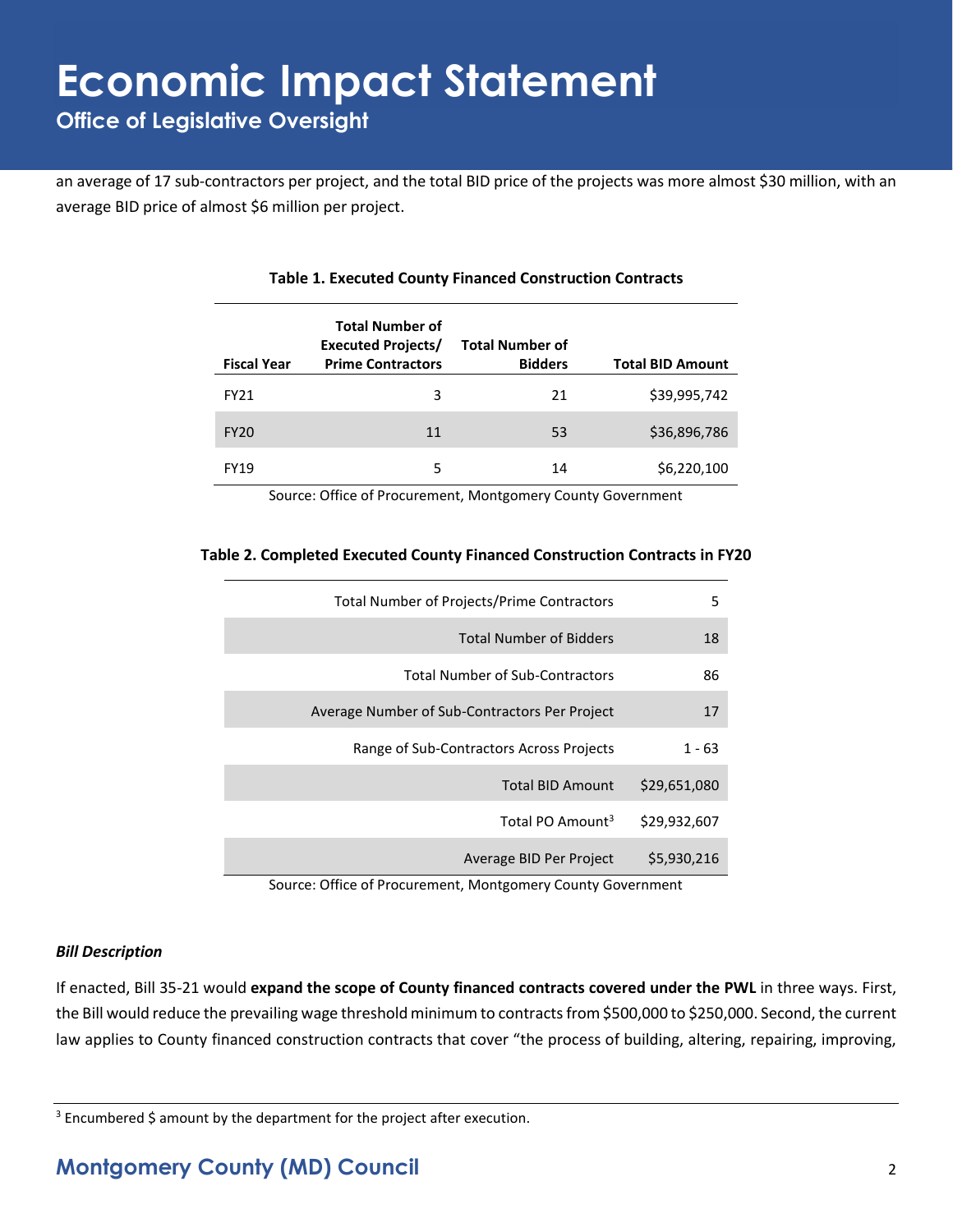**Office of Legislative Oversight**

or demolishing any structure or building, or other improvements of any kind to any real property."<sup>4</sup> The Bill would expand the PWL to also include service-related contracts, or "routine operation, repair, and service contractors for maintenance of existing structures, buildings, or real property." Third, the Bill would apply the prevailing wage requirements to certain public-private partnerships, excluding affordable housing development projects. 5

In addition to expanding the scope of the County's PWL, enacting Bill 35-21 would also **institute a local hiring requirement to County financed construction contractsthat exceed the prevailing wage threshold**. In particular, the law would require County residents to fill "at least 51% of the new jobs to complete the [C]ounty financed construction contract that exceeds the prevailing wage threshold." However, the County may waive or reduce the local hiring requirement if the County determines that "a good faith effort to comply has been made by the contractor." Finally, contractors would be required to submit quarterly reports to the Department of Procurement.<sup>6</sup>

If enacted, Montgomery County would join DC in having both prevailing wage and local hiring requirements for certain government contracts. See **Table 3**.

| <b>Jurisdiction</b> | <b>Prevailing Wage Rate</b>     | <b>Local Hiring Requirement</b> |
|---------------------|---------------------------------|---------------------------------|
| DC.                 | Yes                             | Yes <sup>7</sup>                |
| Fairfax             | Ordinance Proposed <sup>8</sup> | No                              |
| Montgomery          | Yes                             | Legislation Introduced          |

#### **Table 3. Government Construction Contracting Rules by Jurisdiction**

### **INFORMATION SOURCES, METHODOLOGIES, AND ASSUMPTIONS**

As previously discussed, the County's current PWL covers a significant span of economic activity. OLO anticipates that enacting Bill 35-21 would have non-negligible impacts on economic conditions in the County by expanding the scope of County financed contracts covered under the PWL and instituting a local hiring requirement to County financed construction contracts that exceed the prevailing wage threshold.

<sup>4</sup> https://codelibrary.amlegal.com/codes/montgomerycounty/latest/montgomeryco\_md/0-0-0-5067

<sup>5</sup> Montgomery County Council, Bill 35-21.

<sup>6</sup> Ibid.

<sup>7</sup> [https://does.dc.gov/sites/default/files/dc/sites/does/publication/attachments/FIRST%20SOURCE\\_Construction%20Factsheet.pdf](https://does.dc.gov/sites/default/files/dc/sites/does/publication/attachments/FIRST%20SOURCE_Construction%20Factsheet.pdf)

<sup>&</sup>lt;sup>8</sup> See [https://www.fairfaxcounty.gov/boardofsupervisors/board-supervisors-legislative-committee-meeting-march-16-2021.](https://www.fairfaxcounty.gov/boardofsupervisors/board-supervisors-legislative-committee-meeting-march-16-2021)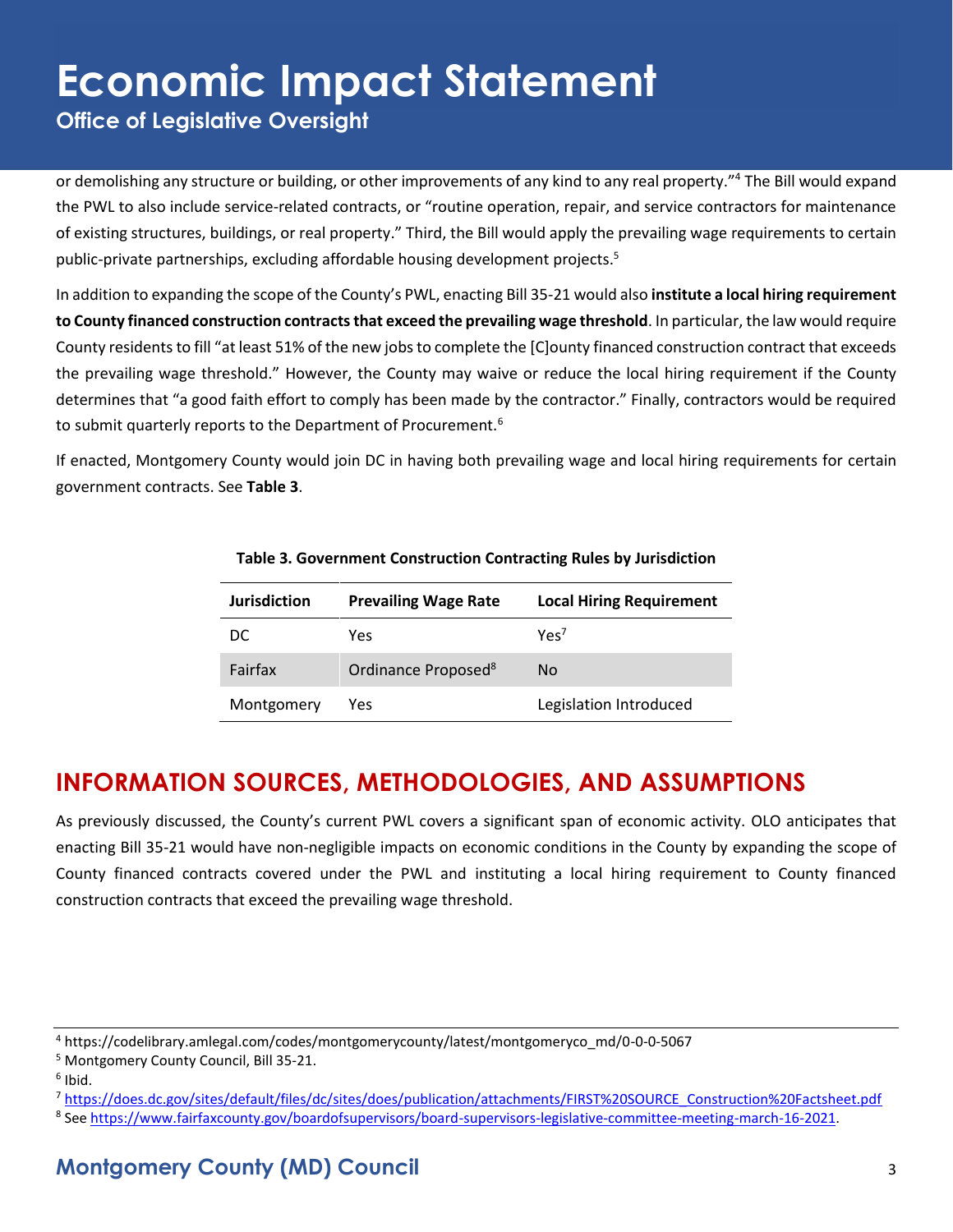**Office of Legislative Oversight**

Given data and time limitations, however, OLO was unable to use a quantitative methodology to arrive at estimates of the anticipated impacts of the changes to the County's current PWL. Instead, OLO relied on qualitative sources to inform the claims made in subsequent sections of this analysis. In particular, OLO consulted the following sources:

- peer-reviewed research articles on the economic impacts of prevailing wage laws in the United States,
- Council staff analysis of Bill 21-08, which established the County's PWL,
- the fiscal and policy note for House Bill 37, Maryland General Assembly,
- a representative from a non-union construction company, and
- County personnel involved in the implementation in the County's PWL.

Before proceeding, OLO believes it is important to highlight a **scope limitation** with this analysis which arises from the potential for Bill 35-21 to increase total BID prices for County construction and/or service contracts and the negative opportunity costs this outcome would create.

Conventional economic theory implies that increased wage rates would increase costs for construction and service contracts.<sup>9</sup> Consider the following hypothetical scenario in which the "wage differential method" is used to estimate the impact of PWLs on total costs: If the prevailing wage premium exceeds market rates by 10 percent and labor costs on County contracts are 50 percent of total costs, then the prevailing wage standards would increase total costs by 5 percent (10% x 50%). Statistical studies published in peer-reviewed journals, however, have questioned whether conventional economic theory applies in the context of publicly funded construction projects. In general, studies have not found statistically significant evidence of PWLs increasing BID prices for publicly funded construction projects (with the exception of housing projects).<sup>10</sup> To explain why, economists have theorized that prevailing wage laws cause construction companies to replace unskilled workers with skilled workers and capital for labor, which in turn increases productivity and efficiency.<sup>11</sup>

While OLO sees the statistical studies as more reliable than earlier studies that rely on the wage differential method, the current state of the literature nonetheless has limitations. In particular, there is a lack of experimental or quasiexperimental studies that can overcome common sources of bias, namely selection bias and confounding variables, and thus more reliably estimate the *causal effect* of PWLs on BID prices and other outcomes. As noted in the State's analysis of House Bill 34,

"[t]he primary challenge confronted by all prevailing wage researchers is identifying an appropriate 'control group' consisting of projects of similar type, timing, and location that do not pay the prevailing wage. In most jurisdictions that require a prevailing wage, all projects of a specified type and size are subject to it, so there is no natural control group." 12

<sup>&</sup>lt;sup>9</sup> Lameck Onsarigo, Kevin Duncan and Alan Atalah, "The Effect of Prevailing Wages on Building Costs, BID Competition, and Bidder Behaviour: Evidence from Ohio School Construction," *Construction Management and Economics* 38:10 (2020): 917-933. <sup>10</sup> Ibid; Kevin Duncan and Russell Ormiston, "What Does the Research Tell Us about Prevailing Wage Laws?," Labor Studies Journal

<sup>44:2 (2019): 139-160;</sup> and Duncan and Waddoups, "Unintended Consequences of Nevada's Ninety-Percent Prevailing Wage Rule."  $11$  Ibid.

<sup>12</sup> [https://mgaleg.maryland.gov/2021RS/fnotes/bil\\_0007/hb0037.pdf](https://mgaleg.maryland.gov/2021RS/fnotes/bil_0007/hb0037.pdf)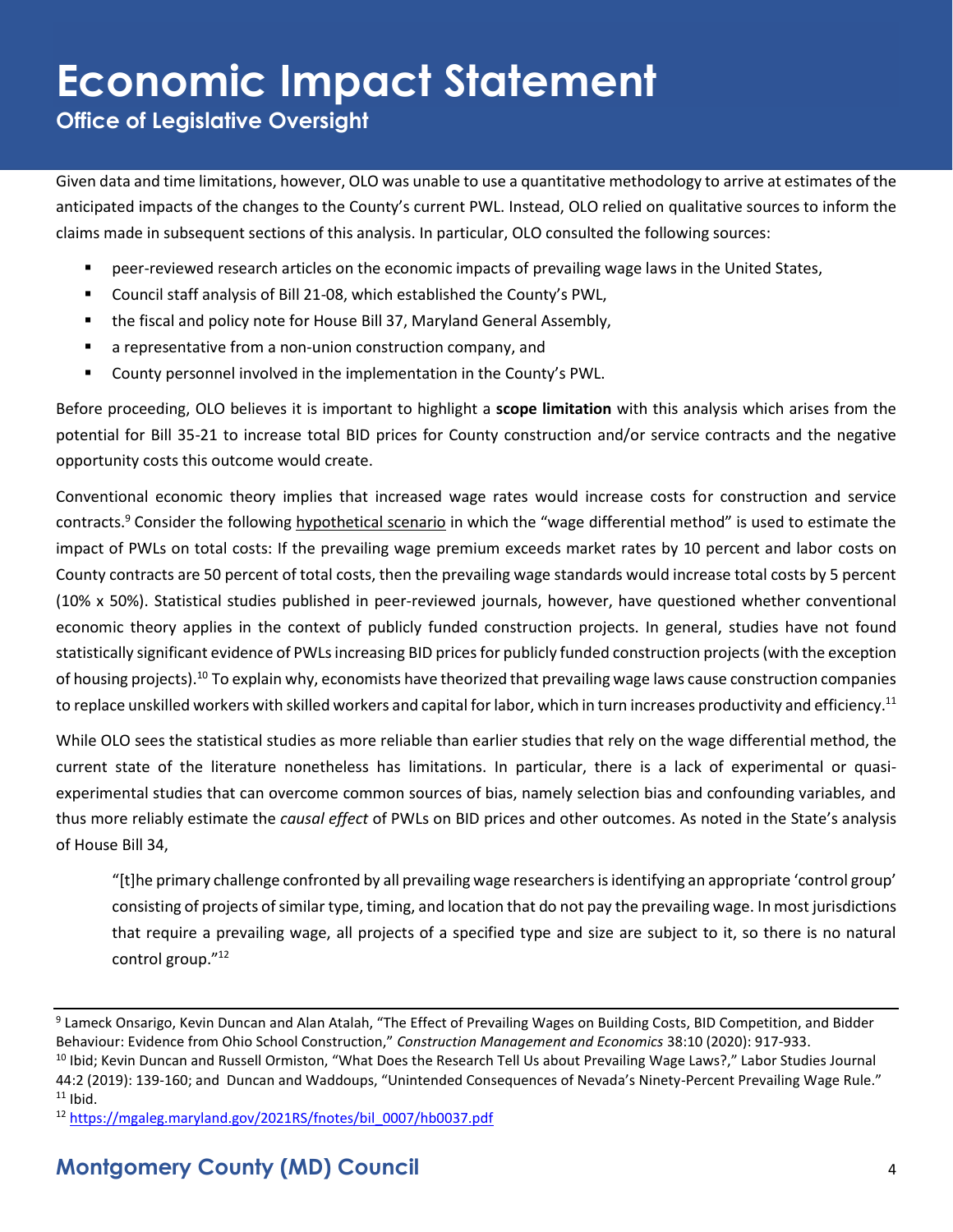**Office of Legislative Oversight**

Given the state of research, OLO believes that enacting Bill 35-21 may increase total County construction and service contracts. For one, it is possible that productivity and efficiency gains achieved through labor and capital substitutions may not entirely offset increases in labor costs on County financed construction projects. Second, and more importantly, productivity and efficiency gains would arguably be more difficult to achieve on County *service* contracts. Thus, OLO expects enacting Bill 35-21 to result in a net increase in annual BID prices, which, by definition, would be paid for by the County, not private contractors.

Importantly, a net increase in BID prices for County financed construction projects and/or services may potentially result in forgone construction projects and/or services that otherwise would occur in the absence of enacting Bill 35-21. This outcome would create negative opportunity costs in the form of reduced opportunities for businesses to work as prime contractors or sub-contractors on County contracts. But due to data and time limitations, OLO does not account for this potential negative opportunity cost in its analysis in subsequent sections.

### **VARIABLES**

The primary variables that would affect the economic impacts of enacting Bill 35-21 are the following:

- total number of County residents working on County contracts;
- average wages of County residents working on County contracts; and
- total number of small business prime and sub-contractors on County contracts.

### **IMPACTS**

**WORKFORCE** ▪ **TAXATION POLICY** ▪ **PROPERTY VALUES** ▪ **INCOMES** ▪ **OPERATING COSTS** ▪ **PRIVATE SECTOR CAPITAL INVESTMENT** ▪ **ECONOMIC DEVELOPMENT** ▪ **COMPETITIVENESS**

#### **Businesses, Non-Profits, Other Private Organizations**

OLO anticipates that enacting Bill 35-21 would have an overall neutral impact on private organizations based in the County in terms of the Council's priority indicators.<sup>13</sup> This conclusion is based largely on the likelihood that businesses bidding on County contracts would pass any net increase in total costs to the County in the form of higher BID prices. As a result, OLO expects that operating expenses and business incomes for contractors (prime or sub) should be insulated from the negative effects of higher labor costs.

However, OLO anticipates that enacting Bill 35-21 may have divergent impacts on certain businesses. On the one hand, the Bill has the potential to benefit certain businesses based in the County. If the Bill increases local employment on

<sup>&</sup>lt;sup>13</sup> Montgomery County Code, Sec. 2-81B, Economic Impact Statements, https://codelibrary.amlegal.com/codes/montgomerycounty/latest/montgomeryco\_md/0-0-0-80894.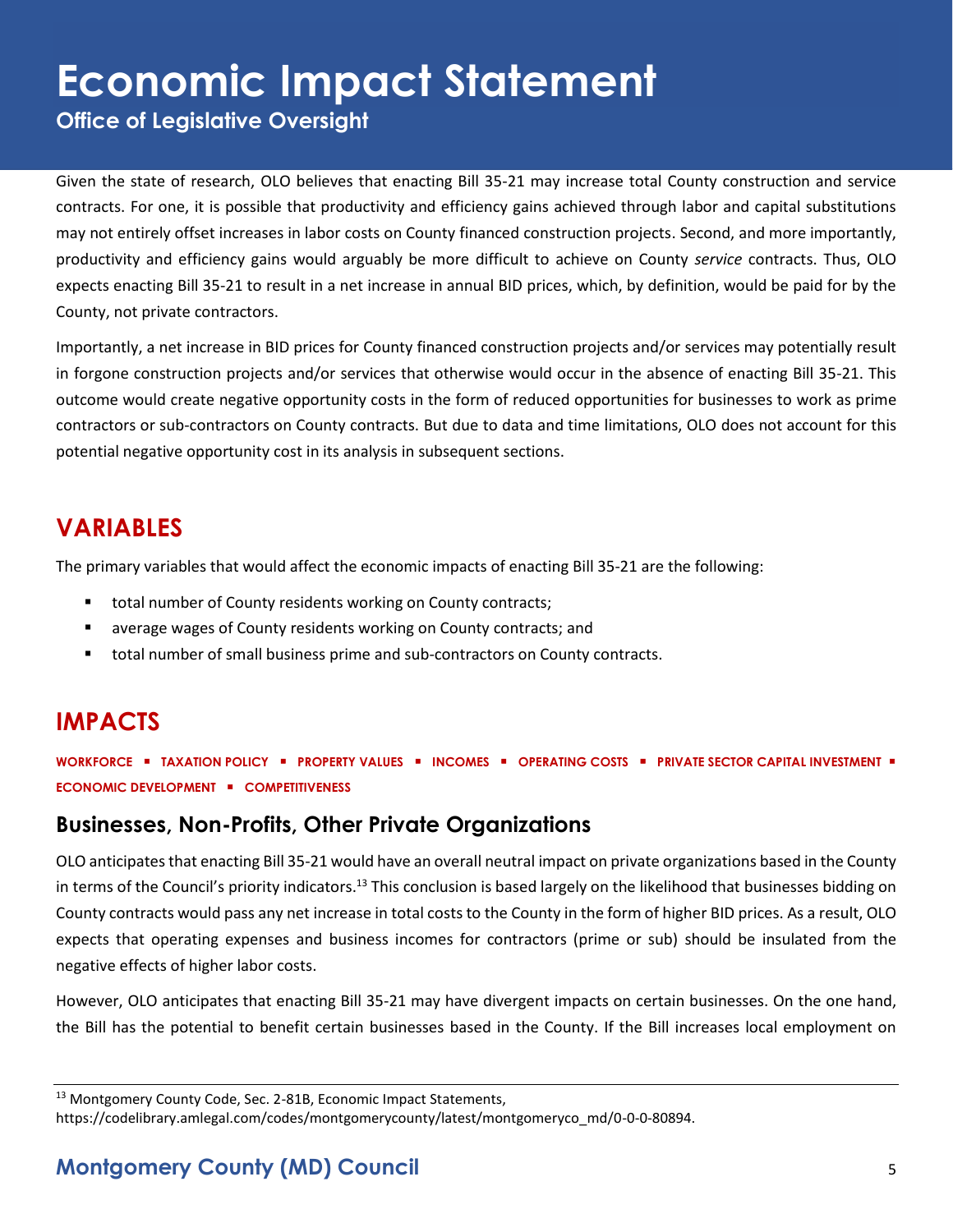**Office of Legislative Oversight**

County financed projects (see subsequent section), then certain business would benefit from any increase in household spending on goods and services that result from net increases in household income.

On the other hand, certain small businesses may experience negative impacts. While statistical studies generally have found little evidence of PWLs significantly reducing the number of bidders for publicly financed projects,<sup>14</sup> OLO is unaware of studies that investigate the impact of PWLs on the *composition* of bidders in terms of business size, location, or other policy-relevant characteristics. Nevertheless, there is reason to believe that enacting Bill 35-21 may reduce the participation of small businesses in County financed construction and service projects.

Expanding the scope of the County's PWL and instituting a local hiring requirement would create reporting and compliance requirements for prime contractors as well as sub-contractors that would otherwise not be subject to the law in the absence of enacting Bill 35-21. OLO believes that small businesses would be more sensitive to the administrative burden created by these requirements because they lack the resources that large businesses have to pay for accounting, bookkeeping, and other administrative tasks. Thus, the Bill has the potential to create a barrier to entry for small business contractors unable/unwilling to take on the administrative burdens associated with the reporting and compliance regulations. These businesses may forgo business income they would otherwise attain from working on County contracts in the absence of enacting the Bill.

Beyond these impacts, OLO does not anticipate that enacting Bill 35-21 would significantly affect private organizations in terms of the Council's other priority indicators.

#### **Residents**

OLO anticipates that enacting Bill 35-21 would have a net positive impact on County residents in terms of the Council's priority indicators.

The prevailing wage rate is intended to reflect the rate paid for comparable work in the private sector within the County. The Maryland Department of Labor calculates the wage rates for each job classification in non-residential construction trades. To do so, the Department conducts an annual, non-representative survey which registered contractors, contractor's associations and labor organizations voluntarily participate in. Using the survey data, the Department of Labor sets the rates for particular job classifications with the following formula:

- Rate paid to 50% of workers.
- If fewer than 50% of workers are paid the same wage rate, rate paid to 40% of the workers.
- If fewer than 40% of workers are paid the same wage rate, the rate becomes a weighted average of all the raids paid to the workers.<sup>15</sup>

<sup>14</sup> Duncan and Ormiston, "What Does the Research Tell Us."

<sup>15</sup> Jim Tudor, "Maryland Prevailing Wage: Under Construction," Presentation, Maryland Department of Labor. See also [https://www.dllr.state.md.us/labor/prev/prevoverview.shtml#survey.](https://www.dllr.state.md.us/labor/prev/prevoverview.shtml#survey)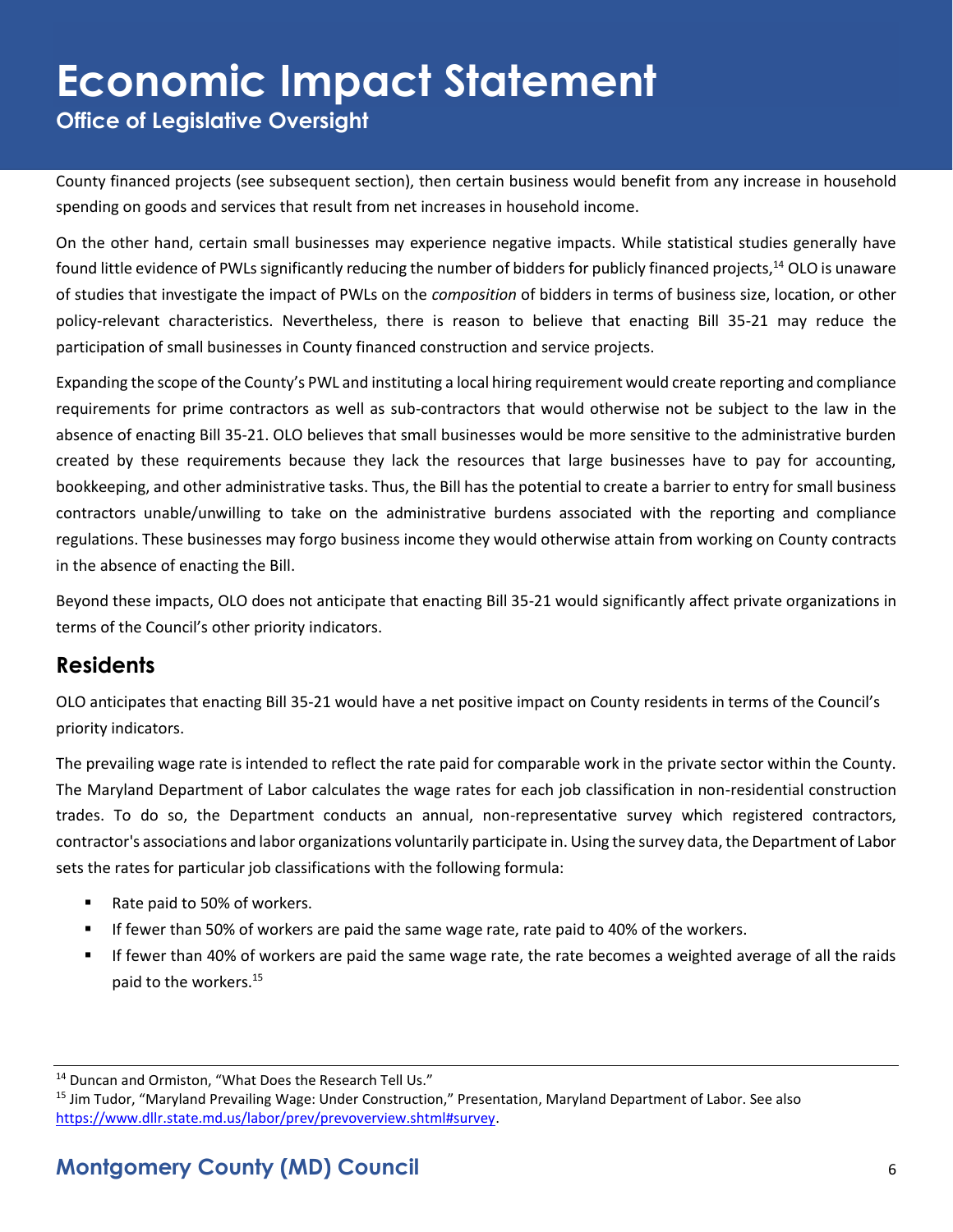**Office of Legislative Oversight**

Because union wage rates within jurisdictions are usually the same, the majority wage typically reflects the union wage.<sup>16</sup> Data from the U.S. Bureau of Labor Statistics indicate that union wages in the construction and service industries have been consistently higher than non-union wages.<sup>17</sup> Thus, expanding the scope of the County's PWL likely would increase wages and benefits for workers on County financed contracts that would otherwise not be covered by the PWL in the absence of enacting Bill 35-21. Affected residents in turn would likely experience a net increase in household income.

Moreover, in theory, expanding the scope of the County's PWL and instituting a local hiring requirement should prevent businesses from drawing on nonlocal, low-wage workers to attain a competitive advantage in bidding for County contracts. Thus, enacting Bill 35-21 should increase the total number of County residents working on County contracts. Affected residents in turn would likely experience a net increase in household income. However, several factors that may mitigate local employment effect are worth noting. For instance, to meet the local hiring requirement, construction companies may rotate employees residing in the County between private and public, rather than increasing the total share of residents in their workforces. Also, the potential for productivity and efficiency gains may result in a net decrease in employees working on County contracts.

Beyond these impacts, OLO does not anticipate that enacting Bill 35-21 would significantly affect residents in terms of the Council's other priority indicators.

#### **DISCUSSION ITEMS**

Not applicable

#### **WORKS CITED**

Duncan, Kevin and Jeffrey Waddoups, "Unintended Consequences of Nevada's Ninety-Percent Prevailing Wage Rule," *Labor Studies Journal* 45:2 (2020): 166-185.

Duncan, Kevin and Russell Ormiston, "What Does the Research Tell Us about Prevailing Wage Laws?," Labor Studies Journal 44:2 (2019): 139-160

Montgomery County Code. Sec. 2-81B. Economic Impact Statements.

Montgomery County Council, Bill 35-21, Prevailing Wage Requirements - Construction Contracts - Amendments, Introduced on October 12, 2021

<sup>&</sup>lt;sup>16</sup> Duncan and Waddoups, "Unintended Consequences of Nevada's Ninety-Percent Prevailing Wage Rule"; and Onsarigo, et al, "The Effect of Prevailing Wages on Building Costs, BID Competition, and Bidder Behaviour."

<sup>17</sup> [https://www.bls.gov/news.release/union2.t04.htm;](https://www.bls.gov/news.release/union2.t04.htm) and<https://www.bls.gov/opub/mlr/2013/04/art2full.pdf>